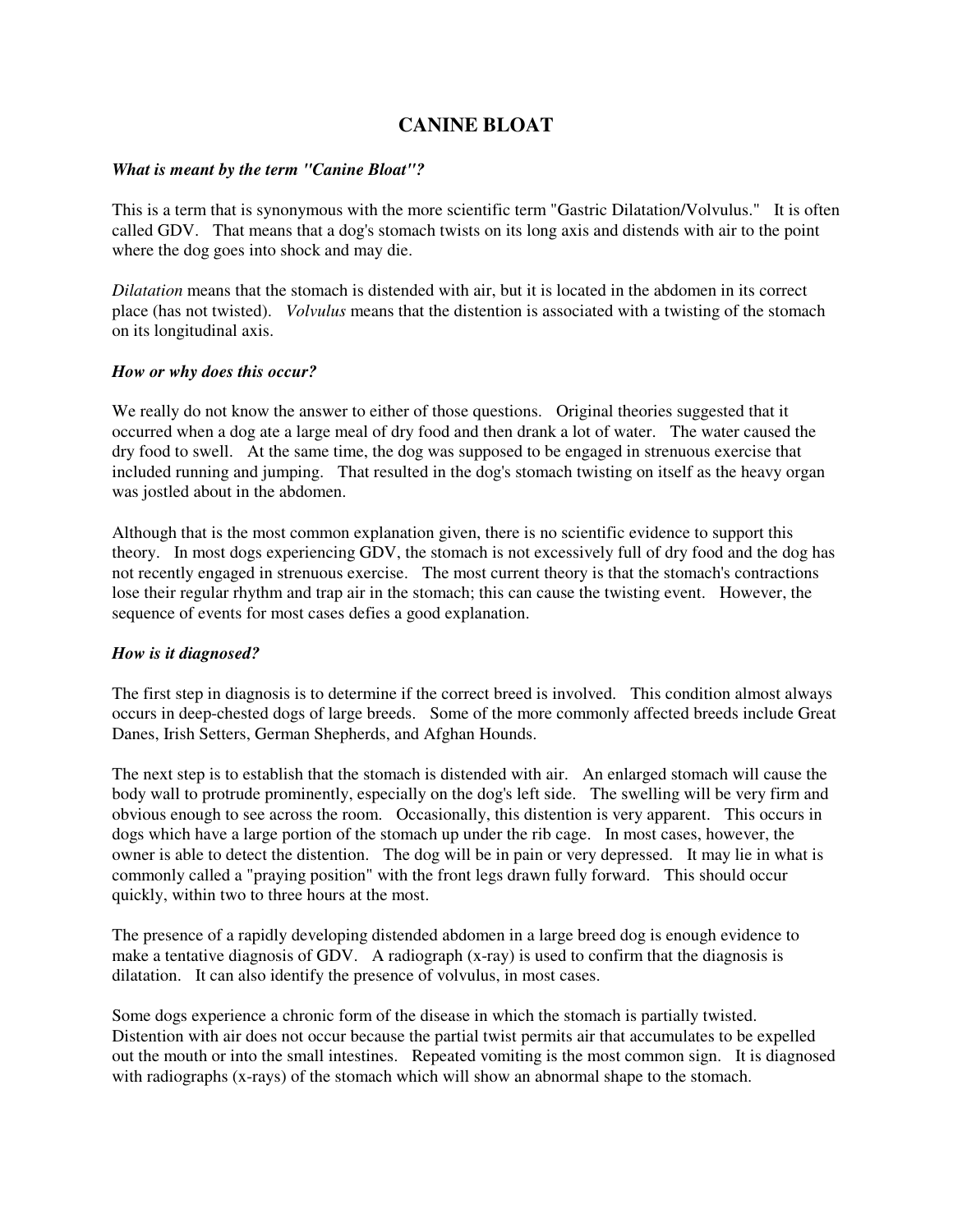## *What happens when the stomach is distended with air?*

The first major life-threatening event that occurs is shock. This occurs because the distended stomach puts pressure on the large veins in the abdomen that carry blood back to the heart. Without proper return of blood, the output of blood from the heart is diminished, and the tissues are deprived of blood and oxygen.

The reduced blood output from the heart and the high pressure within the cavity of the stomach cause the stomach wall to be deprived of adequate circulation. If the blood supply is not restored quickly, the wall of the stomach begins to die and the wall may rupture. If volvulus occurs, the spleen's blood supply will also be impaired. This organ is attached to the stomach wall and shares some large blood vessels. When the stomach twists, the spleen is also rotated to an abnormal position and its vessels are compressed.

When the stomach is distended, digestion stops. This results in the accumulation of toxins that are normally removed from the intestinal tract. These toxins activate several chemicals which cause inflammation, and the toxins are absorbed into circulation. This causes problems with the blood clotting factors so that inappropriate clotting occurs within blood vessels. This is called disseminated intravascular coagulation (DIC) and is usually fatal.

## *What is done to save the dog's life?*

There are several important steps that must be taken quickly.

**1)** Shock must be treated with administration of large quantities of intravenous fluids. They must be given quickly; some dogs require more than one intravenous line.

**2)** Pressure must be removed from within the stomach. In some cases, this may be done with a tube that is passed from the mouth to the stomach. However, if the stomach is twisted, the tube cannot enter it. Another method is to insert a large bore needle through the skin into the stomach. A third method is to make an incision through the skin into the stomach and to temporarily suture the opened stomach to the skin. The last method is usually done when the dog's condition is so grave that anesthesia and abdominal surgery is not possible.

**3)** The stomach must be returned to its proper position. This requires abdominal surgery, which can be risky because of the dog's condition.

**4)** The stomach wall must be inspected for areas that may have lost its blood supply. Although this is a very bad prognostic sign, the devitalized area(s) of the stomach should be surgically removed.

**5)** The stomach must be attached to the abdominal wall (gastropexy) to prevent recurrence of GDV. This procedure greatly reduces the likelihood of recurrence.

**6)** Abnormalities in the rhythm of the heart (arrhythmias) must be diagnosed and treated. Severe arrhythmias can become life-threatening at the time of surgery and for several days after surgery. An electrocardiogram (ECG) is the best method for monitoring the heart's rhythm.

### *What is the survival rate?*